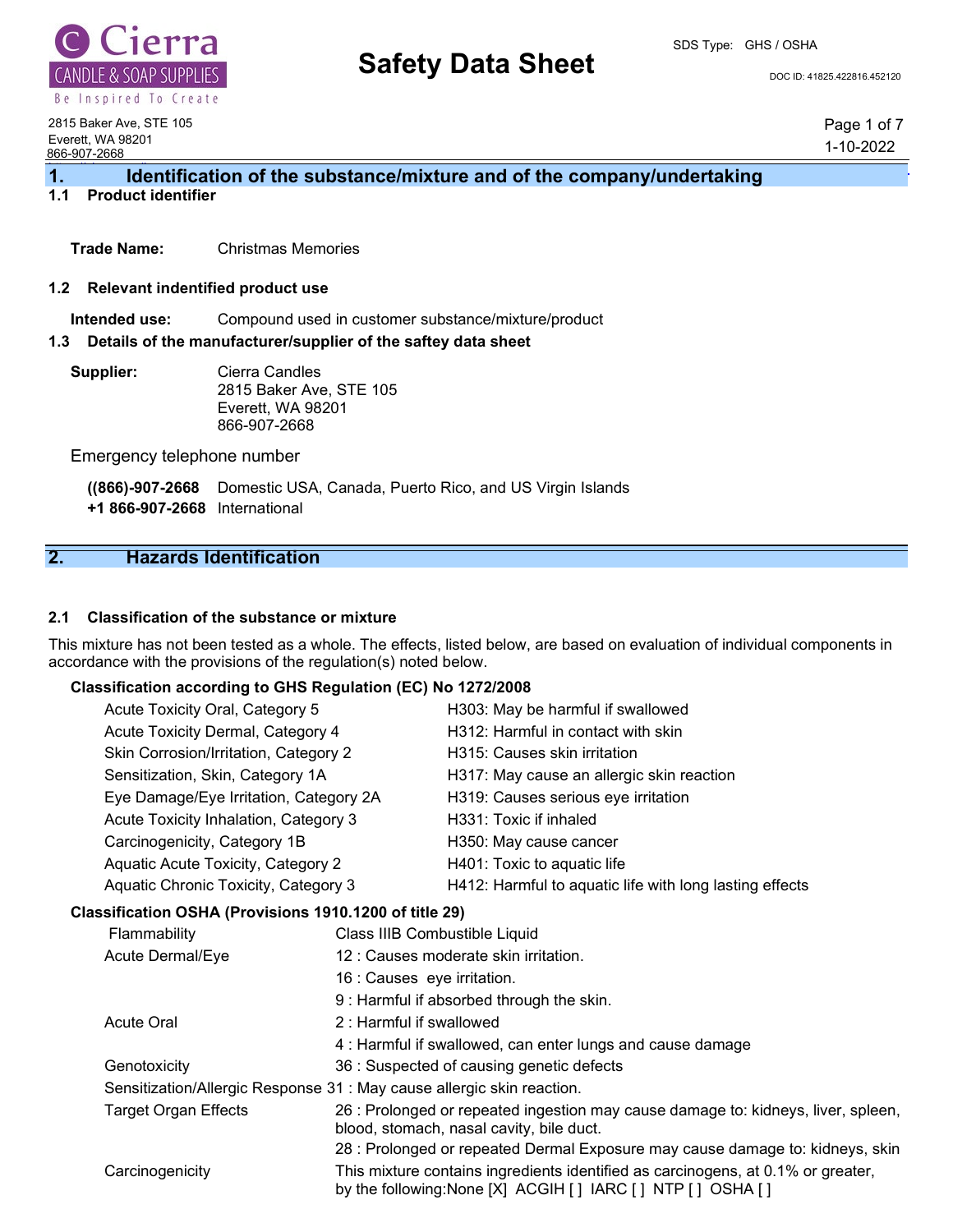

# **Safety Data Sheet** Doc ID: 41825.422816.452120

SDS Type: GHS / OSHA

2815 Baker Ave, STE 105 Everett, WA 98201 866-907-2668 **2ttps://cierreflements** 

## **Labelling (REGULATION (EC) No 1272/2008)**

**Hazard pictograms**



### **Signal Word: Danger, Warning**

### **Hazard statments**

| H <sub>303</sub>  | May be harmful if swallowed                       |
|-------------------|---------------------------------------------------|
| H312              | Harmful in contact with skin                      |
| H315              | Causes skin irritation                            |
| H317              | May cause an allergic skin reaction               |
| H <sub>3</sub> 19 | Causes serious eye irritation                     |
| H <sub>331</sub>  | Toxic if inhaled                                  |
| H <sub>350</sub>  | May cause cancer                                  |
| H401              | Toxic to aquatic life                             |
| H412              | Harmful to aquatic life with long lasting effects |
|                   |                                                   |

# **Precautionary Statements**

#### **Prevention:**

| P <sub>201</sub> | Obtain special instructions before use                                   |
|------------------|--------------------------------------------------------------------------|
| P <sub>202</sub> | Do not handle until all safety precautions have been read and understood |
| P <sub>233</sub> | Keep container tightly closed                                            |
| P <sub>264</sub> | Wash hands thoroughly after handling                                     |
| P <sub>271</sub> | Use only outdoors or in a well-ventilated area                           |
| P272             | Contaminated work clothing should not be allowed out of the workplace    |
| P273             | Avoid release to the environment                                         |
| P <sub>281</sub> | Use personal protective equipment as required                            |
|                  |                                                                          |

#### **Response:**

| $P302 + P352$        | IF ON SKIN: Wash with soap and water                                                                                             |
|----------------------|----------------------------------------------------------------------------------------------------------------------------------|
| $P304 + P340$        | IF INHALED: Remove victim to fresh air and keep at rest in a position comfortable for<br>breathing                               |
| $P305 + P351 + P338$ | IF IN EYES: Rinse cautiously with water for several minutes Remove contact lenses if<br>present and easy to do. continue rinsing |
| $P308 + P313$        | IF exposed or concerned: Get medical advice/attention                                                                            |
| P311                 | Call a POISON CENTER or doctor/physician                                                                                         |
| P312                 | Call a POISON CENTER or doctor/physician if you feel unwell                                                                      |
| P333 + P313          | If skin irritation or a rash occurs: Get medical advice/attention                                                                |
| P337 + P313          | If eye irritation persists: Get medical advice/attention                                                                         |
| P362                 | Take off contaminated clothing and wash before reuse                                                                             |
| P363                 | Wash contaminated clothing before reuse                                                                                          |
|                      |                                                                                                                                  |

# **2.3Other Hazardsno**

**data available**

Page 2 of 7 1-10-2022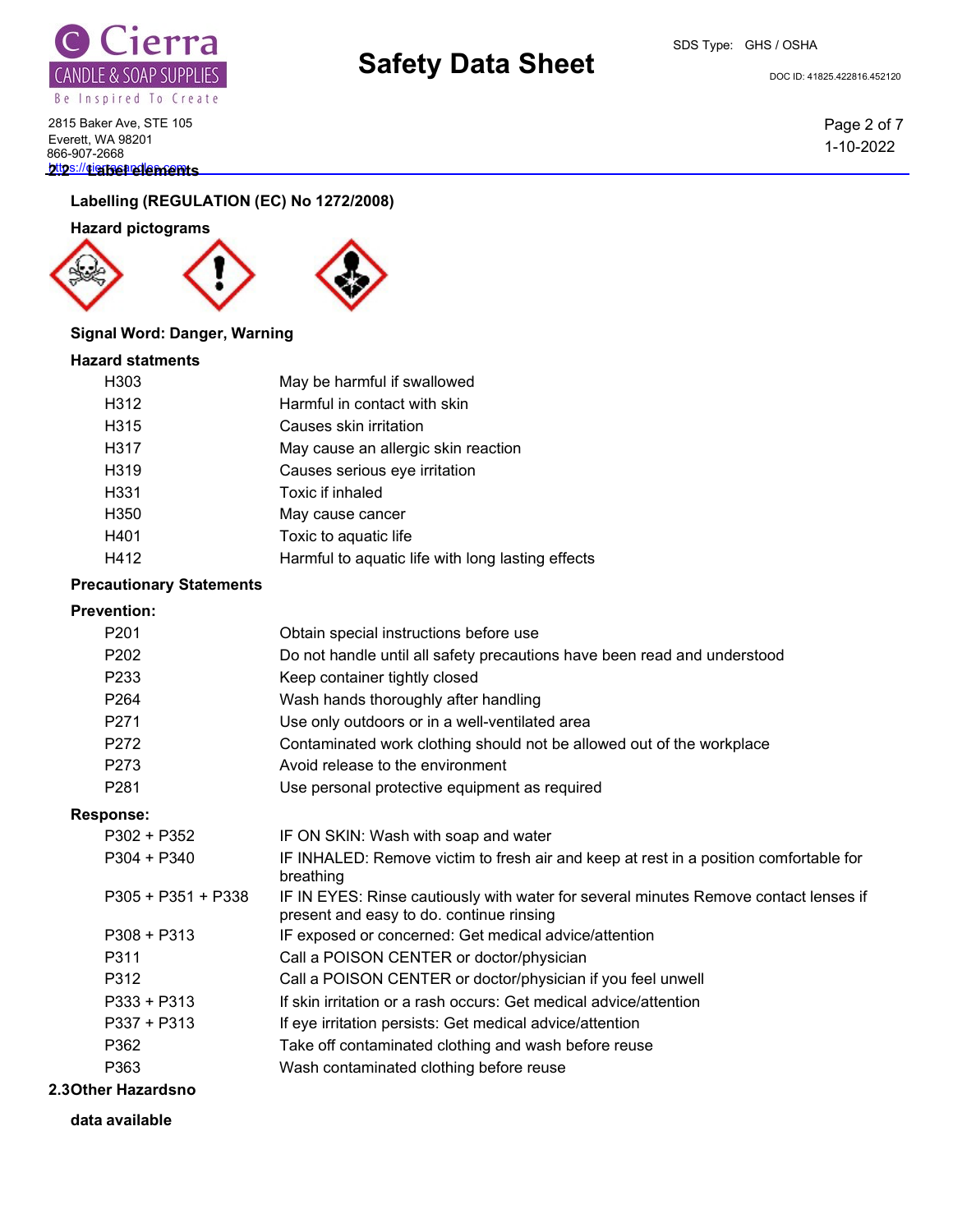

# **Safety Data Sheet** Doc ID: 41825.422816.452120

SDS Type: GHS / OSHA

Page 3 of 7 1-10-2022

2815 Baker Ave, STE 105 Everett, WA 98201 866-907-2668 https://cierracandles.com

# **3. Composition/Information on Ingredients**

#### **3.1 Mixtures**

This product is a complex mixture of ingredients, which contains among others the following substance(s), presenting a health or environmental hazard within the meaning of the UN Globally Harmonized System of Classification and Labeling of Chemicals (GHS):

| CAS#<br>Ingredient                                       | EC#                                   | Conc.<br>Range | <b>GHS Classification</b>           | <b>OSHA Classification</b> |
|----------------------------------------------------------|---------------------------------------|----------------|-------------------------------------|----------------------------|
| 84-66-2                                                  | 201-550-6                             | $50 - 60 %$    | H316; H402                          |                            |
| Diethyl phthalate                                        |                                       |                |                                     |                            |
| 104-55-2                                                 | 203-213-9                             | $20 - 30%$     | H303; H312; H315; H317; H319; H401  | 10, 12, 16, 26, 31, 36     |
| Cinnamal                                                 |                                       |                |                                     |                            |
| 121-32-4                                                 | 204-464-7                             | $2 - 5%$       | H303; H320; H402                    |                            |
| Ethyl vanillin                                           |                                       |                |                                     |                            |
| $101 - 39 - 3$                                           | 202-938-8                             | $2 - 5%$       | H303; H401                          | 31                         |
|                                                          | alpha-Methylcinnamaldehyde            |                |                                     |                            |
| $91 - 64 - 5$                                            | 202-086-7                             | $2 - 5%$       | H302; H317; H402                    | 12, 15, 2, 26, 31, 9       |
| Coumarin                                                 |                                       |                |                                     |                            |
| 121-33-5                                                 | 204-465-2                             | $2 - 5%$       | H303; H319                          | 31                         |
| Vanillin                                                 |                                       |                |                                     |                            |
| $120 - 51 - 4$                                           | 204-402-9                             | $1 - 2%$       | H302; H313; H400; H411              | 28, 3                      |
| <b>Benzyl Benzoate</b>                                   |                                       |                |                                     |                            |
| 8000-34-8                                                | 284-638-7                             | $1 - 2%$       | H303; H304; H313; H316; H319; H401  | 12, 31, 36, 4              |
|                                                          | Eugenia caryophyllus (Clove) leaf oil |                |                                     |                            |
| 106-33-2                                                 | 203-386-0                             | $1 - 2%$       | H316                                |                            |
| Ethyl laurate                                            |                                       |                |                                     |                            |
| 8015-91-6                                                | 283-479-0                             | $0.1 - 1.0 %$  | H227; H303; H313; H316; H319; H341; | 11, 15, 31                 |
| Cinnamomum Zeylanicum (Cinnamon Leaf On) 52xtH401; H412  |                                       |                |                                     |                            |
| See Section 16 for full text of GHS classification codes |                                       |                |                                     |                            |

Total Hydrocarbon Content (% w/w) = 0.01

#### **4. First Aid Measures 4.1 Description of first aid measures**

| Inhalation:                                                        | Remove from exposure site to fresh air and keep at rest.<br>Obtain medical advice.                            |
|--------------------------------------------------------------------|---------------------------------------------------------------------------------------------------------------|
| Eye Exposure:                                                      | Flush immediately with water for at least 15 minutes.<br>Contact physician if symptoms persist.               |
| <b>Skin Exposure:</b>                                              | Remove contaminated clothes. Wash thoroughly with water (and soap).<br>Contact physician if symptoms persist. |
| Ingestion:                                                         | Rinse mouth with water and obtain medical advice.                                                             |
| Most important symptoms and effects, both acute and delayed<br>4.2 |                                                                                                               |
| Symptoms:                                                          | no data available                                                                                             |
| <b>Risks:</b>                                                      | Refer to Section 2.2 "Hazard Statements"                                                                      |
|                                                                    |                                                                                                               |

**4.3 Indication of any immediate medical attention and special treatment needed**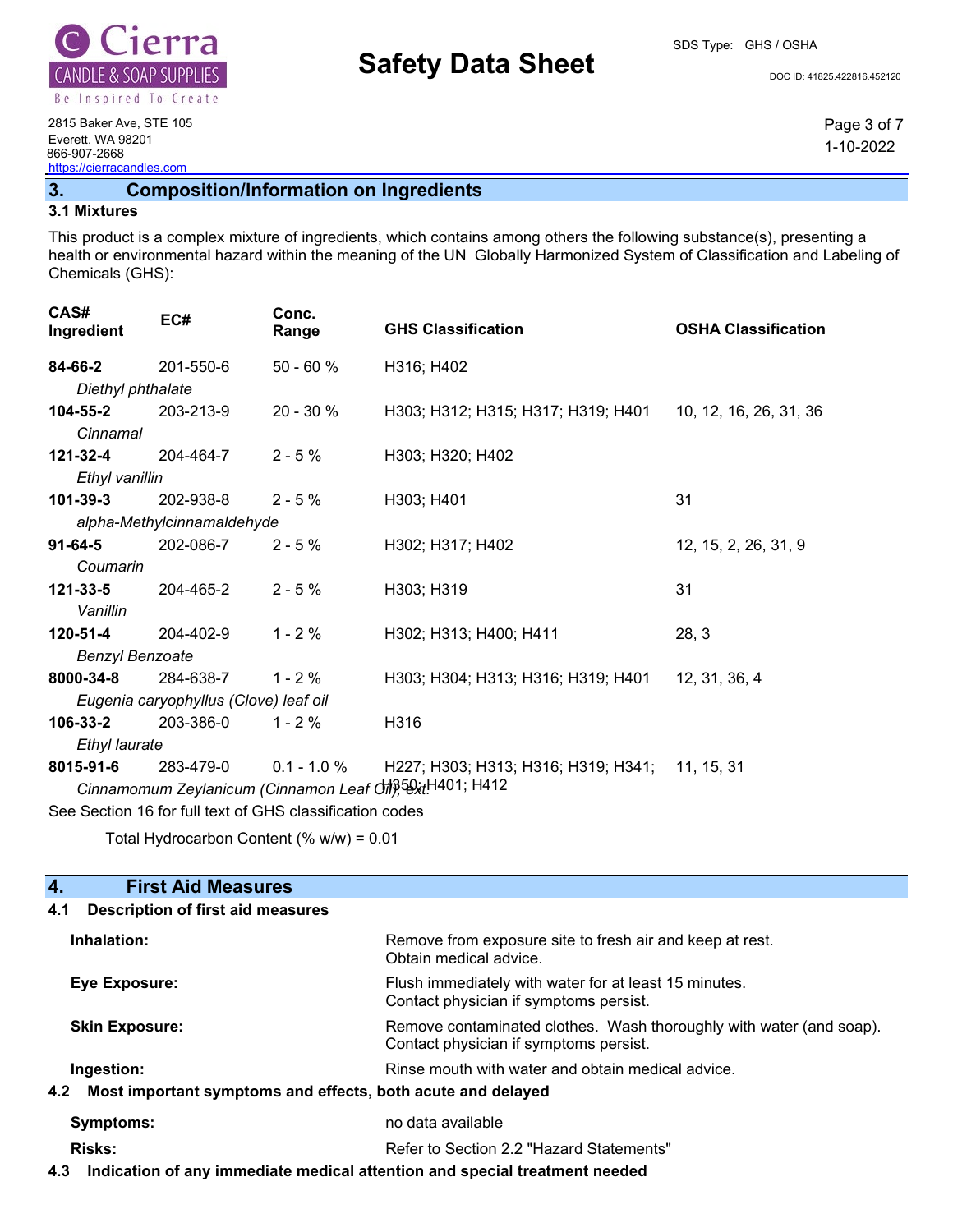

# **Safety Data Sheet** Dec<sub>LD: 41825.422816.452120</sub>

Page 4 of 7 1-10-2022

2815 Baker Ave, STE 105 Everett, WA 98201 866-907-2668 https://cierracandles.com

**Treatment:** Treatment: Refer to Section 2.2 "Response"

| 5.<br><b>Fire-Fighting measures</b>                            |                                                   |  |
|----------------------------------------------------------------|---------------------------------------------------|--|
| <b>Extinguishing media</b><br>5.1                              |                                                   |  |
| Suitable:                                                      | Carbon dioxide (CO2), Dry chemical, Foam          |  |
| Unsuitable                                                     | Do not use a direct water jet on burning material |  |
| Special hazards arising from the substance or mixture<br>5.2   |                                                   |  |
| During fire fighting:<br><b>Advice for firefighters</b><br>5.3 | Water may be ineffective                          |  |
| <b>Further information:</b>                                    | Standard procedure for chemical fires             |  |

#### **6. Accidental Release Measures**

#### **6.1 Personal precautions, protective equipment and emergency procedures**

Avoid inhalation and contact with skin and eyes. A self-contained breathing apparatus is recommended in case of a major spill.

#### **6.2 Environmental precautions**

Keep away from drains, soil, and surface and groundwater.

#### **6.3 Methods and materials for containment and cleaning up**

Clean up spillage promptly. Remove ignition sources. Provide adequate ventilation. Avoid excessive inhalation of vapors. Gross spillages should be contained by use of sand or inert powder and disposed of according to the local regulations.

#### **6.4 Reference to other sections**

Not Applicable

### **7. Handling and Storage**

#### **7.1 Precautions for safe handling**

Apply according to good manufacturing and industrial hygiene practices with proper ventilation. Do not drink, eat or smoke while handling. Respect good personal hygiene.

#### **7.2 Conditions for safe storage, including any incompatibilities**

Store in a cool, dry and ventilated area away from heat sources and protected from light in tightly closed original container. Avoid plastic and uncoated metal container. Keep air contact to a minimum.

### **7.3 Specific end uses**

No information available

# **8. Exposure Controls/Personal Protection**

#### **8.1 Control parameters**

| <b>Exposure Limits:</b><br>Component |                   |                              | <b>ACGIH</b> | <b>ACGIH</b> | OSHA | OSHA<br>TWA ppm STEL ppm TWA ppm STEL ppm |  |
|--------------------------------------|-------------------|------------------------------|--------------|--------------|------|-------------------------------------------|--|
| 84-66-2                              | Diethyl phthalate |                              | 5            |              |      |                                           |  |
| <b>Engineering Controls:</b>         |                   | Use local exhaust as needed. |              |              |      |                                           |  |

#### **8.2 Exposure controls - Personal protective equipment**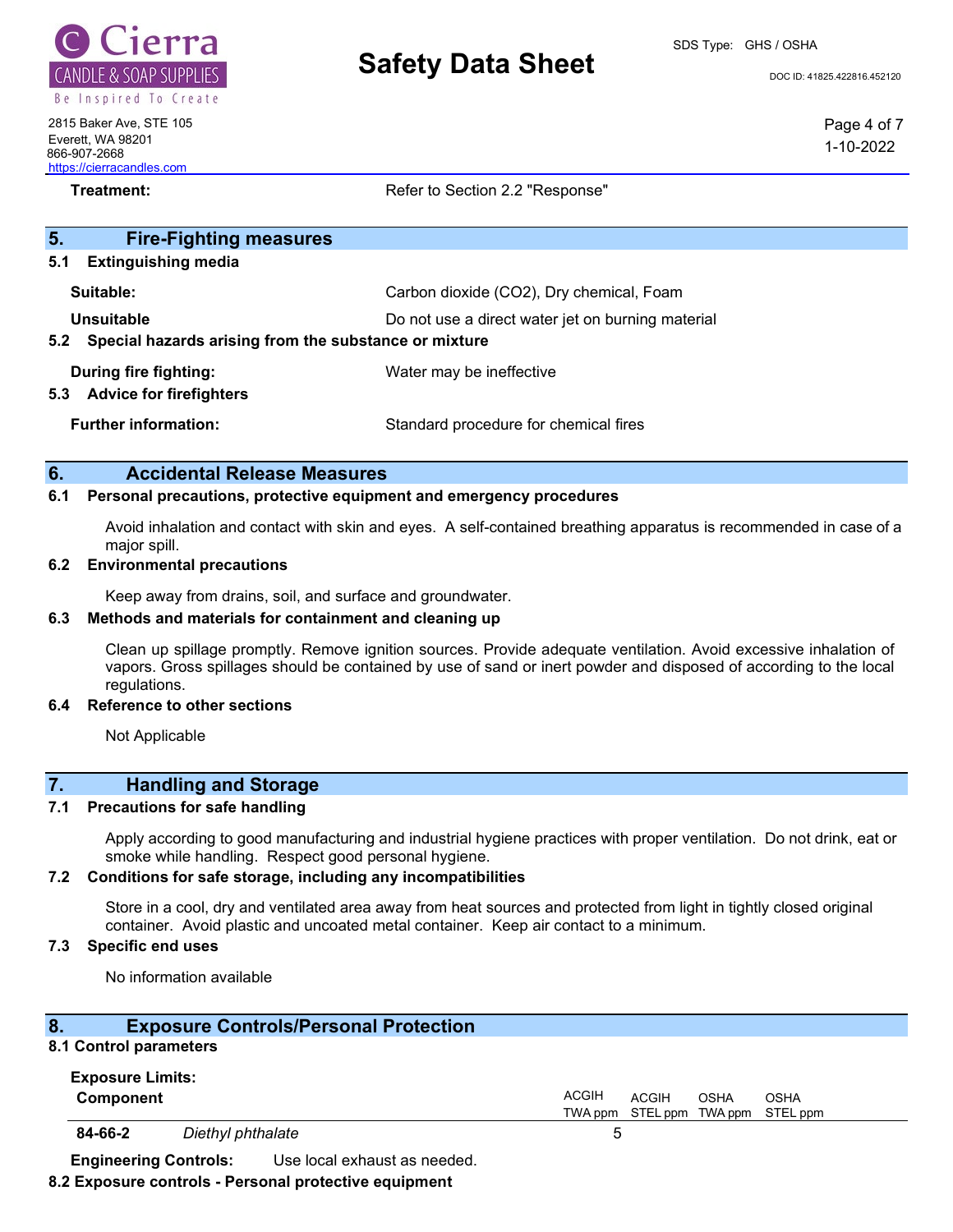

# **Safety Data Sheet** Dec<sub>LD: 41825.422816.452120</sub>

SDS Type: GHS / OSHA

Page 5 of 7

2815 Baker Ave, STE 105 Everett, WA 98201 866-907-2668 https://cierracandles.com

1-10-2022 **Eye protection:** Tightly sealed goggles, face shield, or safety glasses with brow guards and side shields, etc.

as may be appropriate for the exposure **Respiratory protection:** Avoid excessive inhalation of concentrated vapors. Apply local ventilation where appropriate. **Skin protection:** Avoid Skin contact. Use chemically resistant gloves as needed.

# **9. Physical and Chemical Properties**

# **9.1 Information on basic physical and chemical properties**

| <b>Appearance:</b>           | Conforms to Standard  |
|------------------------------|-----------------------|
| Odor:                        | Conforms to Standard  |
| Color:                       | Pale Yellow to Yellow |
| Viscosity:                   | Liquid                |
| <b>Freezing Point:</b>       | Not determined        |
| <b>Boiling Point:</b>        | Not determined        |
| <b>Melting Point:</b>        | Not determined        |
| <b>Flashpoint:</b>           | >200 F (93.33 C)      |
| <b>Auto flammability:</b>    | Not determined        |
| <b>Explosive Properties:</b> | None Expected         |
| <b>Oxidizing properties:</b> | None Expected         |
| Vapor Pressure (mmHg@20 C):  | 0.0104                |
| %VOC:                        | 0.32                  |
| Specific Gravity @ 25 C:     | 1.0950                |
| Density @ 25 C:              | 1.0920                |
| Refractive Index @ 20 C:     | 1.5480                |
| Soluble in:                  | Oil                   |

# **10. Stability and Reactivity**

| 10.1 Reactivity                         | None                                               |
|-----------------------------------------|----------------------------------------------------|
| <b>10.2 Chemical stability</b>          | Stable                                             |
| 10.3 Possibility of hazardous reactions | None known                                         |
| 10.4 Conditions to avoid                | None known                                         |
| 10.5 Incompatible materials             | Strong oxidizing agents, strong acids, and alkalis |
| 10.6 Hazardous decomposition products   | None known                                         |

# **11. Toxicological Information**

# **11.1 Toxicological Effects**

Acute Toxicity Estimates (ATEs) based on the individual Ingredient Toxicity Data utilizing the "Additivity Formula"

**Acute toxicity - Oral - (Rat) mg/kg** (LD50: 3,300.33) May be harmful if swallowed **Acute toxicity - Dermal - (Rabbit) mg/kg** (LD50: 1,965.69) Harmful in contact with skin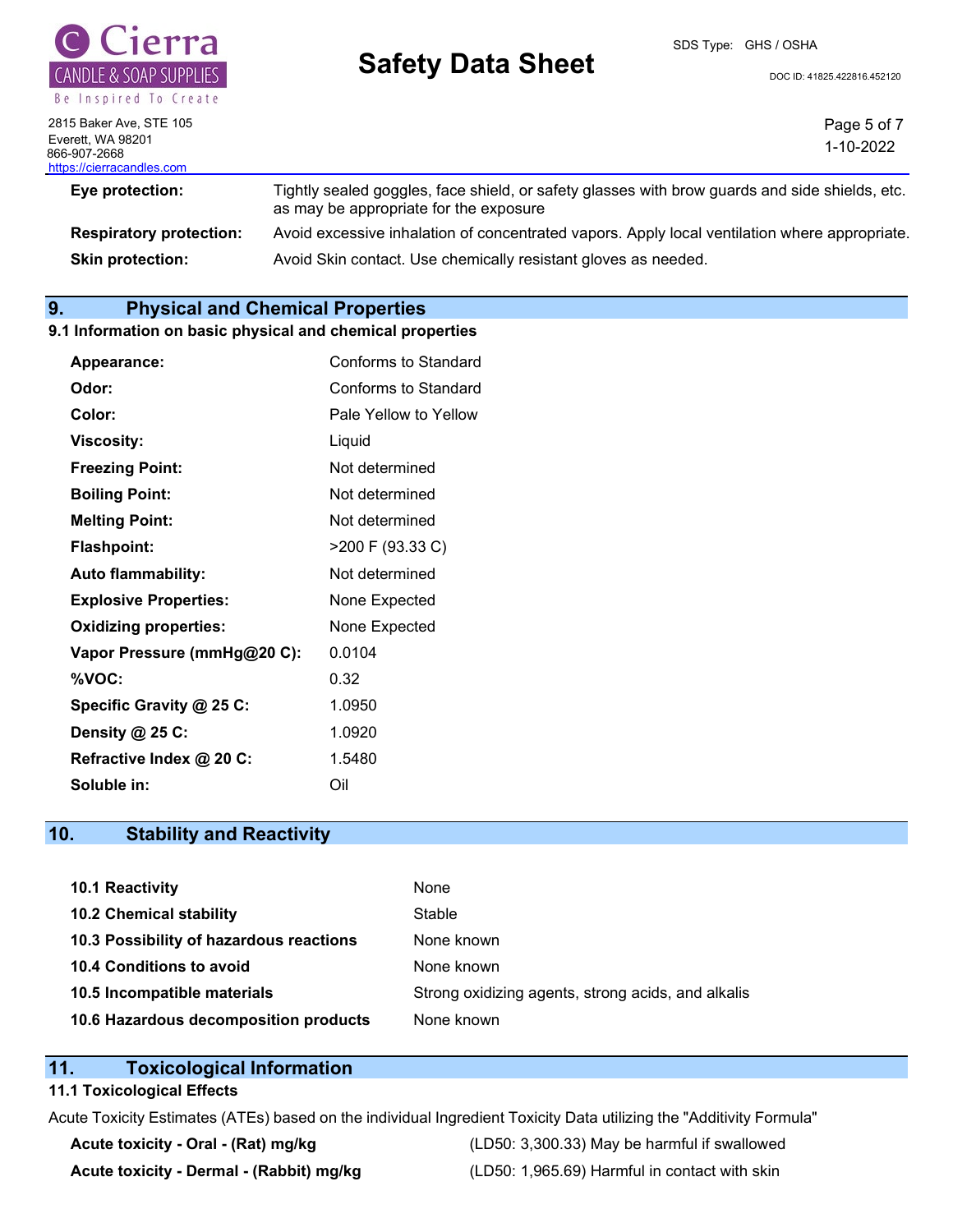

2815 Baker Ave, STE 105 Everett, WA 98201

# **Safety Data Sheet** Doc ID: 41825.422816.452120

SDS Type: GHS / OSHA

Page 6 of 7 1-10-2022

| 1-10-                                                                                                       |
|-------------------------------------------------------------------------------------------------------------|
| (LC50: 7.61) Toxic if inhaled                                                                               |
| Causes skin irritation                                                                                      |
| Causes serious eye irritation                                                                               |
| Not classified - the classification criteria are not met                                                    |
| May cause an allergic skin reaction                                                                         |
| Not classified - the classification criteria are not met                                                    |
| May cause cancer                                                                                            |
| Not classified - the classification criteria are not met                                                    |
| Not classified - the classification criteria are not met                                                    |
| Specific target organ toxicity - repeated exposure Not classified - the classification criteria are not met |
| Not classified - the classification criteria are not met                                                    |
|                                                                                                             |

# **12. Ecological Information**

| 12.1 Toxicity                      |                                                   |
|------------------------------------|---------------------------------------------------|
| <b>Acute acquatic toxicity</b>     | Toxic to aquatic life                             |
| <b>Chronic acquatic toxicity</b>   | Harmful to aquatic life with long lasting effects |
| <b>Toxicity Data on soil</b>       | no data available                                 |
| <b>Toxicity on other organisms</b> | no data available                                 |
| 12.2 Persistence and degradability | no data available                                 |
| 12.3 Bioaccumulative potential     | no data available                                 |
| 12.4 Mobility in soil              | no data available                                 |
| 12.5 Other adverse effects         | no data available                                 |

# **13. Disposal Conditions**

#### **13.1 Waste treatment methods**

Do not allow product to reach sewage systems. Dispose of in accordance with all local and national regulations. Send to a licensed waste management company.The product should not be allowed to enter drains, water courses or the soil. Do not contaminate ponds, waterways or ditches with chemical or used container.

# **14. Transport Information**

| Regulator                                | <b>Class</b> | <b>Pack Group</b>                   | <b>Sub Risk</b> | UN-nr. |
|------------------------------------------|--------------|-------------------------------------|-----------------|--------|
| U.S. DOT (Non-Bulk)                      |              | Not Regulated - Not Dangerous Goods |                 |        |
| <b>Chemicals NOI</b>                     |              |                                     |                 |        |
| <b>ADR/RID (International Road/Rail)</b> |              | Not Regulated - Not Dangerous Goods |                 |        |
| <b>Chemicals NOI</b>                     |              |                                     |                 |        |
| <b>IATA (Air Cargo)</b>                  |              | Not Regulated - Not Dangerous Goods |                 |        |
| <b>Chemicals NOI</b>                     |              |                                     |                 |        |
| IMDG (Sea)                               |              | Not Regulated - Not Dangerous Goods |                 |        |